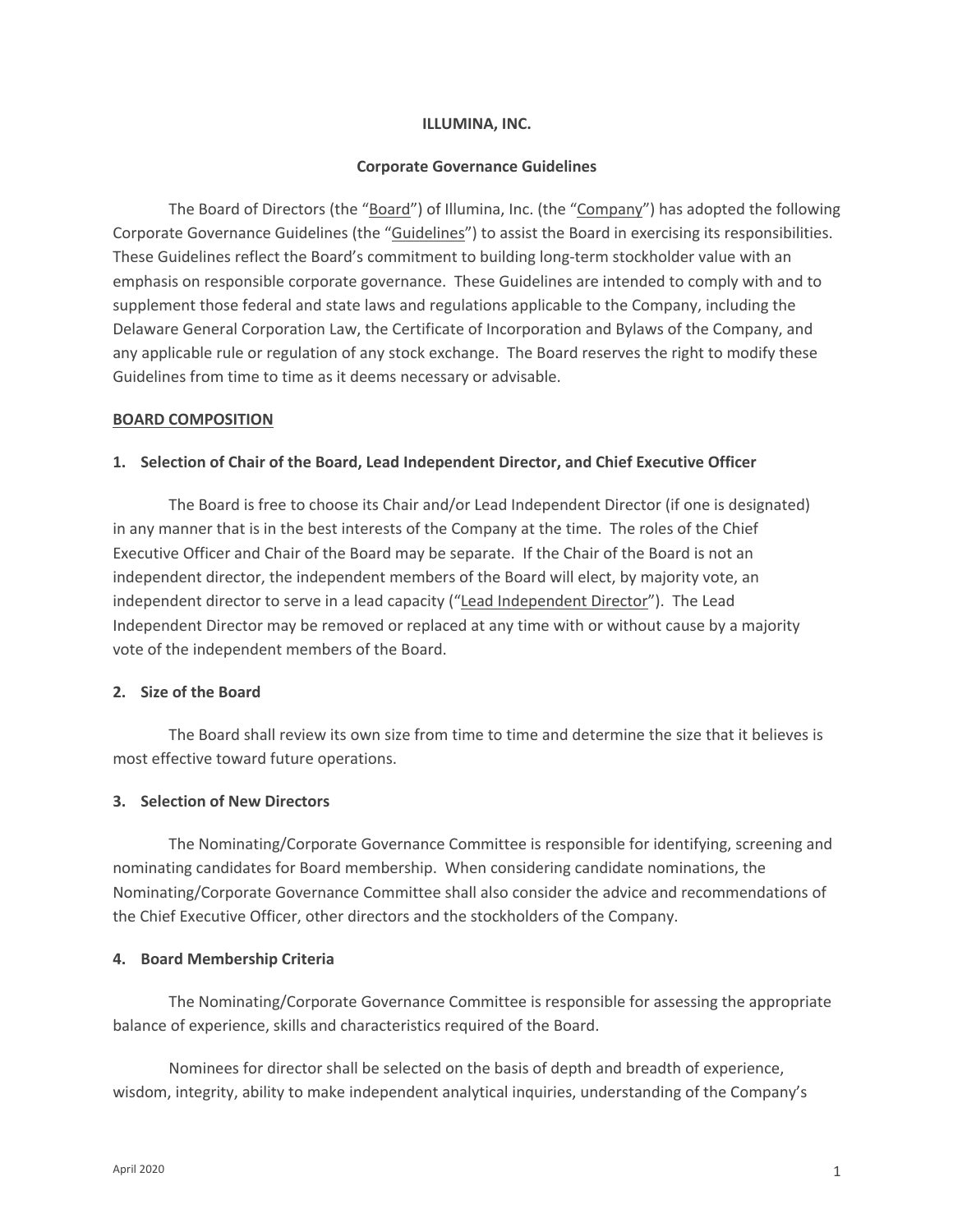business environment, the willingness of the candidate to devote adequate time to Board duties, the interplay of the candidate's experience and skills with those of other Board members, and the extent to which the candidate would be a desirable addition to the Board and any Committees of the Board. In seeking Board members, the Company also seeks to achieve a mix of Board members that represents a diversity of background and experience, including with respect to age, gender, international background, race, and specialized experience.

Each director is expected to participate in director continuing legal education activities.

# **5. Service on Other Boards**

# *Conflicts of Interest*

Both directors and non-director employees should always be aware of the possibility of a conflict of interest and that conflicts of interest can arise at any time. Any director or non-director employee should, in any instance, at any time, where a conflict of interest could be possible, contact the Company's Office of General Counsel so that a full assessment of the situation can be reviewed.

# *Board Members*

A director seeking to serve on another board of directors should notify the Chair of the Nominating/Corporate Governance Committee in writing in advance of accepting such service and should defer final acceptance of such a position until advised by such Chair, as advised by the Company's legal counsel, that such service does not present a legal, competitive, or other issue of significance for the Company. In that regard, the Nominating/Corporate Governance Committee shall consider the nature of the director's potential service on such other board to determine whether such additional service conflicts with the current and contemplated business of the Company and thus the director's ability to serve effectively on the Board.

Service as a member of the Board is a significant commitment in terms of both time and responsibility. Accordingly, each Board member should be mindful of his or her other existing and planned future commitments when contemplating another directorship so that commitments do not materially interfere with his or her service as an effective and active member of the Board. Specifically, no Board member should sit on more than five public company boards (including Illumina); provided, that a Board member who is also a CEO of a public company should sit on, at most, one public company board other than Illumina and his or her own company board. In addition, the Company's CEO, if serving as a member of the Board, should sit on, at most, two other boards of directors or advisory boards (including non-profit organizations) only one of which may be another public company board.

# *Non-Board Member Employees*

Employees of the Company who are not members of the Board are permitted to serve on no more than one outside board of directors or advisory board (including non-profit organizations); provided, that service on one additional board (for a total of two) may be permitted in cases where the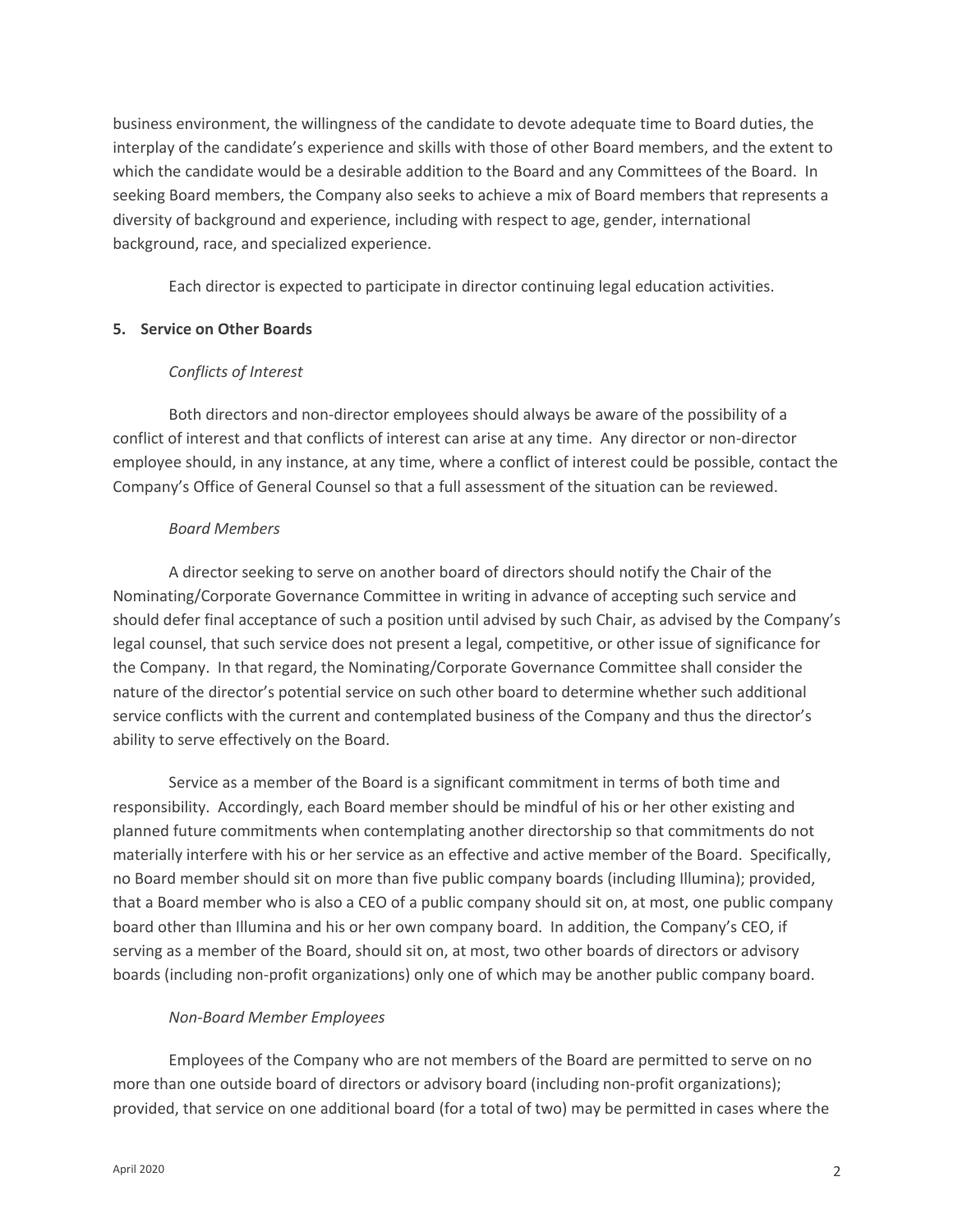service has substantial and direct benefits to the Company. Furthermore, any service by an employee on any outside board of directors or advisory board (including non-profit organizations) must be approved, in advance, by the Company's Chief Executive Officer or their delegate.

Employees of the Company seeking to serve on an outside board of directors or advisory board should first contact the Office of the General Counsel and provide, at a minimum, the following information: (i) name and business information of the entity; (ii) employee's connection to, or relationship with, the entity; (iii) expected annual time commitment; (iv) remuneration details; and (v) how this opportunity is expected to benefit the Company and/or the employee.

# **6. Percentage of Independent Directors on Board**

Independent directors shall constitute at least a majority of the Board.

Absent exceptional circumstances, no non-employee director may also serve as a consultant or service provider to the Company. The Nominating/Corporate Governance Committee is responsible for determining whether such exceptional circumstances exist and that the provision of such services would be in the best interests of the Company and its stockholders. Non-employee directors may, at any time however, also serve on the Company's Scientific Advisory Board.

# **7. Board Definition of Director Independence.**

In order to be independent directors of the Company, directors must meet the criteria for director independence established from time to time by the Nasdaq Stock Market. No director will qualify as "independent" unless the Board affirmatively determines that the director has no relationship that would interfere with the exercise of independent judgment as a director. The Company has adopted Director Independence Standards (attached as Annex A to these Guidelines) to aid the Board in determining director independence.

# **8. Chair of the Board**

If the Chair of the Board is an independent director, the Chair shall perform the following duties in addition to those specified in the Bylaws of the Company or by the Board, from time to time:

- Review the schedules and agendas for Board meetings as determined and prepared by the Chief Executive Officer;
- If appropriate, participate as an observer or member on Board Committees; provided that the Chair may not serve as a member of more than one standing Board Committee;
- Discuss the results of the Chief Executive Officer's performance evaluation with the Chair of the Compensation Committee; and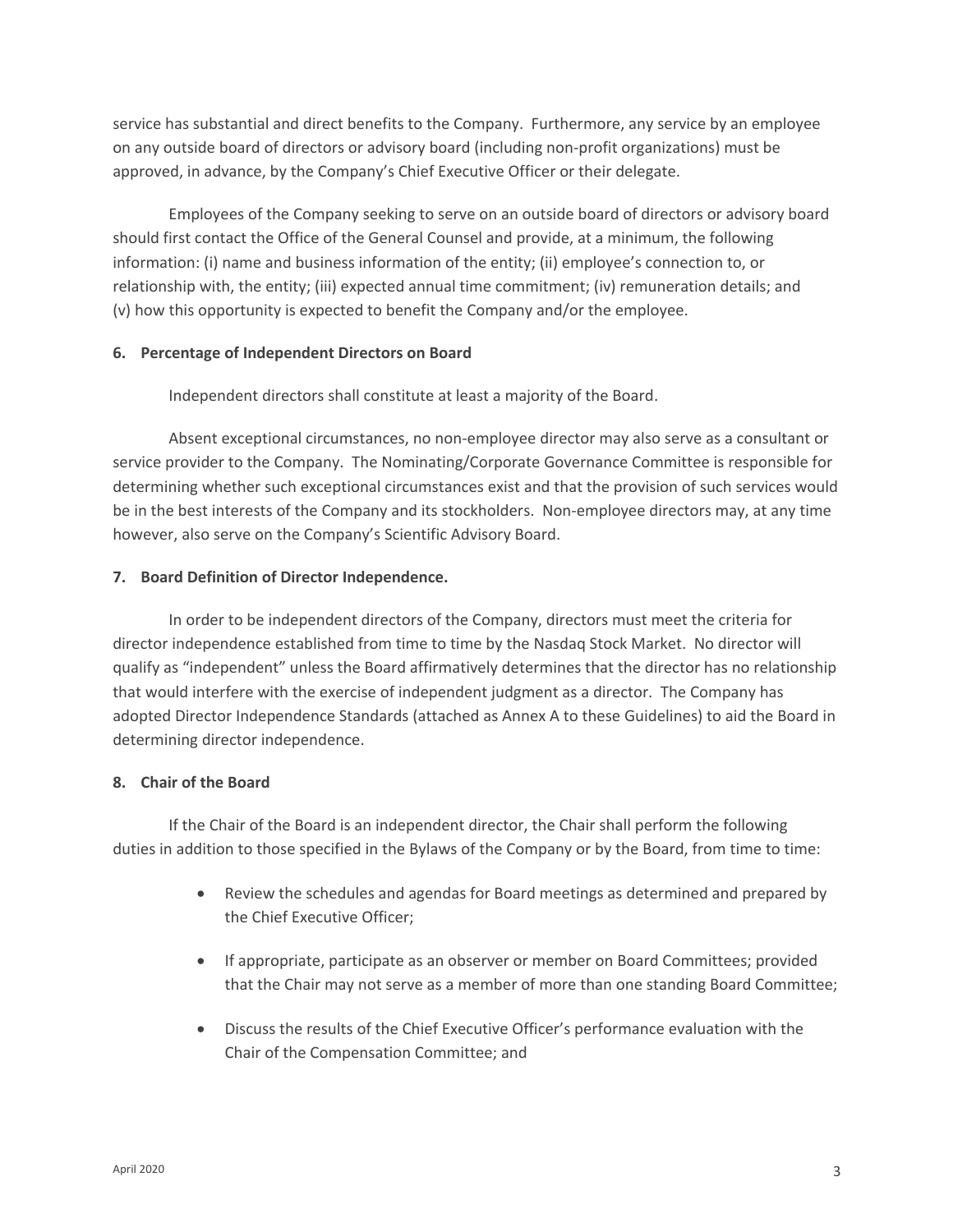• Lead the Board in discussing and conveying to the Chief Executive Officer the results of the Chief Executive Officer's performance evaluation.

If the Chair of the Board is not an independent director, the Chair may, if appropriate, perform the following duties in addition to those specified in the Bylaws of the Company or by the Board, from time to time:

- Review the schedules and agendas for Board meetings as determined and prepared by the Chief Executive Officer;
- Discuss the results of the Chief Executive Officer's performance evaluation with the Chair of the Compensation Committee;
- Lead the Board in discussing and conveying to the Chief Executive Officer the results of the Chief Executive Officer's performance evaluation; and
- Participate as an observer or member on Board Committees; provided that the Chair may not serve as a member of the Audit Committee, Nominating/Corporate Governance Committee, or Compensation Committee.

In performing the duties described above, the Chair of the Board is expected to consult with the Chairs of the appropriate Board Committees and solicit their participation in order to avoid diluting the authority and responsibilities of such Committee Chairs.

# **9. Lead Independent Director**

If the Board has elected a Lead Independent Director, the Lead Independent Director shall perform the following duties in addition to those specified by the Board, from time to time:

- If appropriate, participate as an observer or member on Board Committees;
- Preside at all meetings of the Board of Directors at which the Chair of the Board is not present, including executive sessions of the independent directors;
- To call meetings of the independent directors, if appropriate; and
- Serve as the principal liaison between the Chair of the Board and the independent directors.

In performing the duties described in this section, the Lead Independent Director is expected to consult with the Chairs of the appropriate Board Committees and solicit their participation in order to avoid diluting the authority and responsibilities of such Committee Chairs.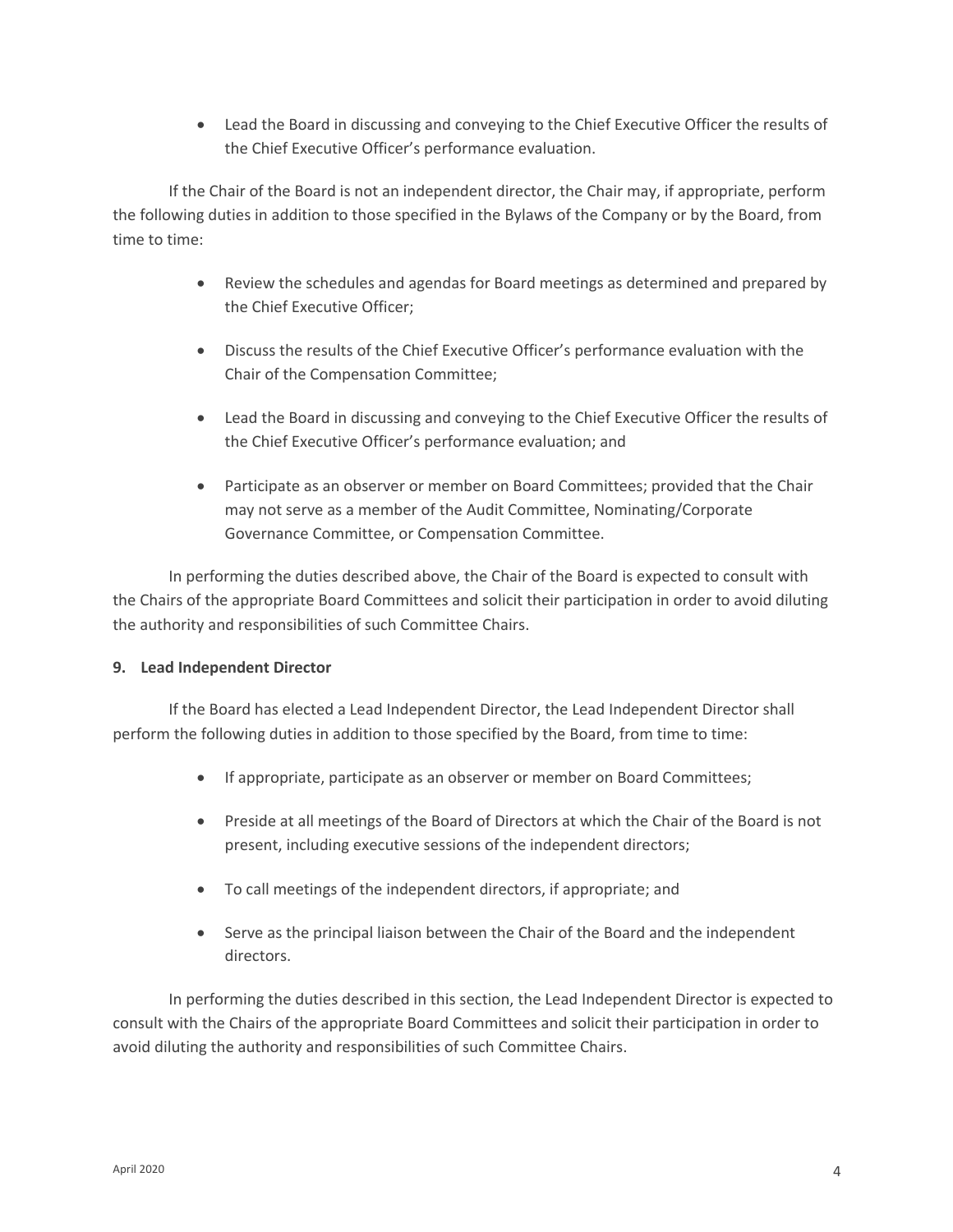### **10. Term Limits**

Absent special circumstances agreed to by a majority of the Board (excluding the affected member(s)), no non-employee Board member joining the Board after December 31, 2015, may serve for more than a total of 10 years and no non-employee Board member may stand for reelection after serving for more than a total of 10 years as a non-employee director.

### **11. Board Compensation**

The Company's executive officers shall not receive additional compensation for their service as directors.

Compensation for non-employee directors should allow the Company to recruit and retain qualified directors with the background and skills necessary for membership on the Board. The principles for setting the form and amount of such compensation shall be reviewed from time to time by the Board or a committee thereof composed of independent directors. Audit Committee and Compensation Committee members may not accept any consulting or advisory fees or any compensation from the Company or any of its subsidiaries, other than compensation for their services as members of the Board or any Board committee.

# **12. Director Resignation Policy**

# *Directors Receiving Majority Votes Withheld in Uncontested Elections*

In accordance with the Company's Bylaws, a nominee for director to the Board in an uncontested election is elected if he or she receives a majority of the votes cast in the election. The following procedures address the situation in which a nominee for the Board receives more votes "withheld" or "against" his or her election than votes "for" his or her election (a "Majority Against Vote"). The Board expects a director to tender a written offer of resignation to the Chair of the Board if he or she receives a Majority Against Vote in an uncontested election of directors. For purposes of this policy, an "uncontested election of directors" means that the number of persons properly nominated to serve as directors does not exceed the number of directors to be elected.

The Board shall nominate for election or re-election as director only candidates who agree to tender irrevocable resignations that will be effective upon (i) certification of the stockholder vote from the meeting at which the Majority Against Vote occurred and (ii) Board acceptance of such resignation. In addition, the Board shall fill director vacancies and new directorships only with candidates who agree to tender the same form of resignation tendered by other directors in accordance with this policy.

If an incumbent director fails to receive the required vote for re-election, the Nominating/Corporate Governance Committee will act on an expedited basis to determine whether to accept the director's resignation and will submit such recommendation for prompt consideration by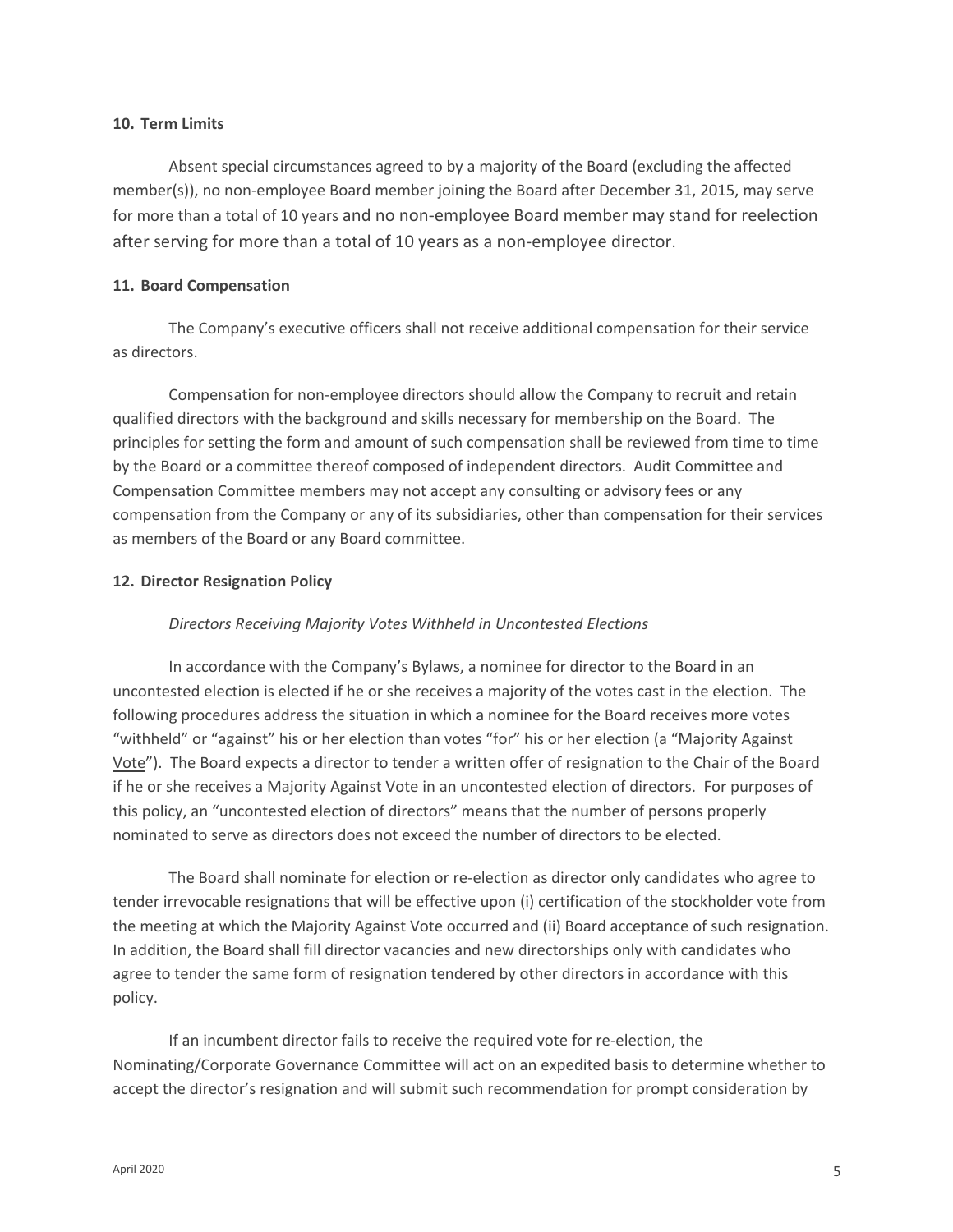the Board. The Board expects the director whose resignation is under consideration to abstain from participating in any decision regarding that resignation. The Nominating/Corporate Governance Committee and the Board may consider any factors they deem relevant in deciding whether to accept a director's resignation.

### *Change in Director's Employment or Occupation*

Employee directors shall offer to resign from the Board upon their resignation, removal, or retirement as an employee of the Company. The Nominating/Corporate Governance Committee will review the appropriateness of the director's continued service on the Board and recommend to the Board whether the director's continued service is in the best interest of the Company's stockholders.

Upon a change in a non-employee director's major job responsibilities, employer, or title, the director must notify the Chair of the Nominating/Corporate Governance Committee and offer to resign from the Board. The Nominating/Corporate Governance Committee will review the appropriateness of the director's continued service on the Board and recommend to the Board whether the director's continued service is in the best interest of the Company's stockholders.

### **FUNCTIONING OF THE BOARD**

### **13. Frequency of Meetings**

There will be at least four regularly scheduled meetings of the Board each year. At least one of these meetings will include budgeting and long-term strategic planning.

Each director is expected to attend no fewer than 75 percent of the total of all Board meetings and meetings of committees on which he or she serves.

Unless required by illness or other extenuating circumstances, each director is expected to participate at regular non-telephonic Board and committee meetings in person.

#### **14. Regularly Scheduled Executive Sessions**

At least twice per year, the Board will schedule regular executive sessions in which the independent directors will meet without the non-independent directors or management.

#### **15. Selection of Agenda Items for Board Meetings; Meeting Materials**

In advance of each Board meeting, an agenda for such meeting will be sent to each director together with written materials pertaining to the matters to be presented for Board discussion at such meeting. In addition, before each regularly scheduled Board meeting, a set of approved minutes of the most recent Board meeting and of any committee meetings held since the distribution of materials for the most recent Board meeting will be sent to each director. Also, at such regularly scheduled Board meetings where quarterly financial performance of the Company is to be discussed, summary financial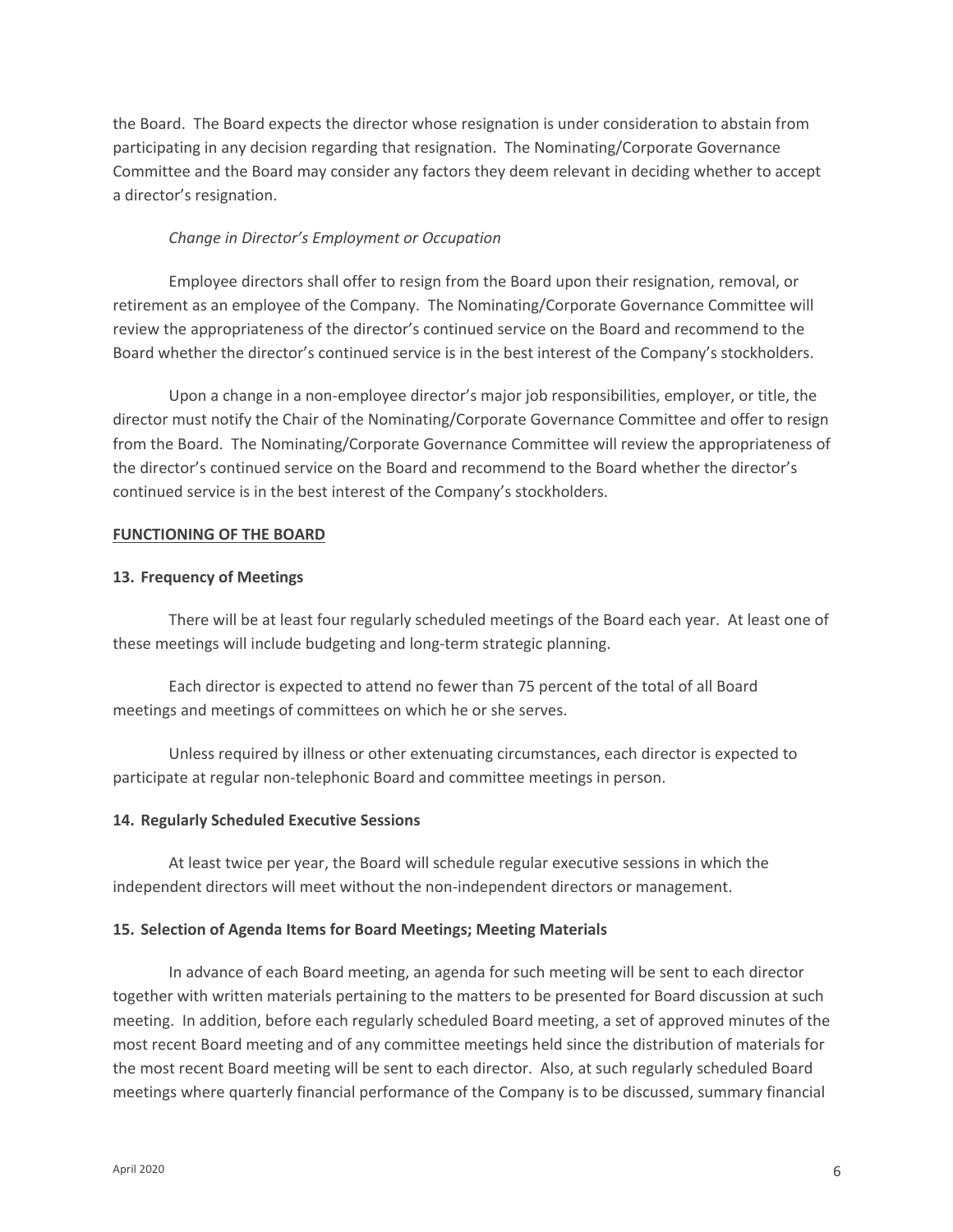information needed to understand the performance of the Company will be sent to each director. Written materials should be designed to provide a foundation for the Board's discussion of key issues and allow the Board to make the most efficient use of its meeting time. Each director is expected to review and understand the materials provided in advance of meetings and any other materials provided to the Board from time to time. Each Board member shall be free to suggest additional agenda items for a Board meeting or to raise at any Board meeting subjects that are not specifically on the agenda for consideration at subsequent meetings.

# **16. Board Evaluation**

At least annually, the Board shall conduct a self-evaluation of its performance, and the performance of each of the Board committees. The Nominating/Corporate Governance Committee is responsible for establishing the evaluation criteria and overseeing the evaluations.

### **17. Board Contact with Senior Management**

Board members shall have direct access to management. Board members shall use sound business judgment to ensure that such contact does not distract management from performing its duties.

Furthermore, the Board encourages the Chief Executive Officer, from time to time, to bring managers into Board meetings who: (a) can provide additional insight concerning the items being discussed because of personal involvement in these areas, and/or (b) represent managers with future potential that the Chief Executive Officer believes should be given exposure to the Board.

# **18. Board Interaction with Institutional Investors, Press and Customers**

Management speaks for the Company. Directors shall refer all inquiries from institutional investors, the press or customers to the Chief Executive Officer.

#### **19. Board Access to Independent Advisors**

The Board has complete authority to retain and terminate such independent consultants, counselors or advisors to the Board as it shall deem necessary or appropriate, at the expense of the Company, including determining the fees and other terms of such retentions or terminations.

#### **COMMITTEE MATTERS**

#### **20. Number and Names of Board Committees**

The Company shall have at least three standing committees, including, but not limited to: Audit Committee, Compensation Committee, and Nominating/Corporate Governance Committee. The duties of these committees shall be set forth in their charters or in a resolution of the Board or the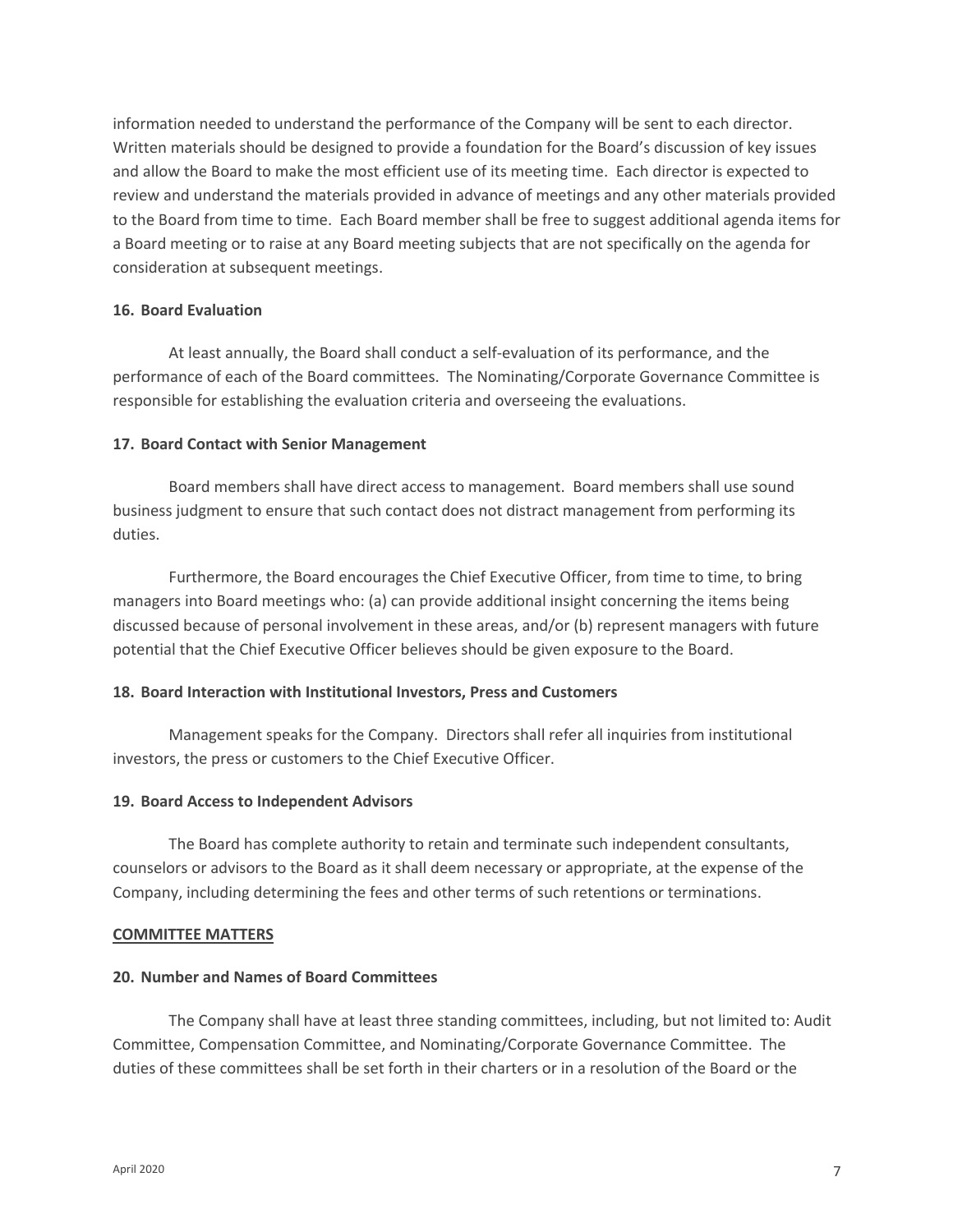Bylaws of the Company. The Board may consider or form a new committee or disband a current committee depending on circumstances and good business practices.

# **21. Independence of Board Committees**

All standing Board committees shall be chaired by independent directors. The Audit Committee, Nominating/Corporate Governance Committee, and Compensation Committee shall be composed entirely of independent directors. In addition, the Audit Committee shall be composed of independent directors that possess such accounting and financial expertise as the principal stock exchange or quotation service on which the Company's shares are listed or quoted shall require. Other standing Board committees may include non-independent directors.

Audit and Compensation Committee members (i) must meet the requirements for independence set forth above, (ii) may not accept, directly or indirectly, any consulting, advisory, or other compensatory fee from the Company, and (iii) may not be an affiliated person of the Company or any of its subsidiaries, in the case of clauses (ii) and (iii), in accordance with Rule 10A-3 under the Securities Exchange Act of 1934, as amended.

# **22. Assignment and Rotation of Committee Members**

The Nominating/Corporate Governance Committee shall review Committee assignments from time to time, and, in any event, at least every five years, and shall consider the rotation of Chairs and members with a view toward balancing the benefits derived from the diversity of experience and viewpoints of the various directors. The Nominating/Corporate Governance Committee shall be responsible, after consultation with the Chair of the Board and the Lead Independent Director, if any, for making recommendations to the Board with respect to the assignment of Board members to various committees. After reviewing the Nominating/Corporate Governance Committee's recommendations, the Board shall be responsible for appointing the Chairs and members to the committees.

# **23. Codes of Ethics and Conduct.**

The Nominating/Corporate Governance Committee shall cause to be prepared and recommend to the Board the adoption of appropriate codes of ethics and/or conduct and review and recommend changes from time to time.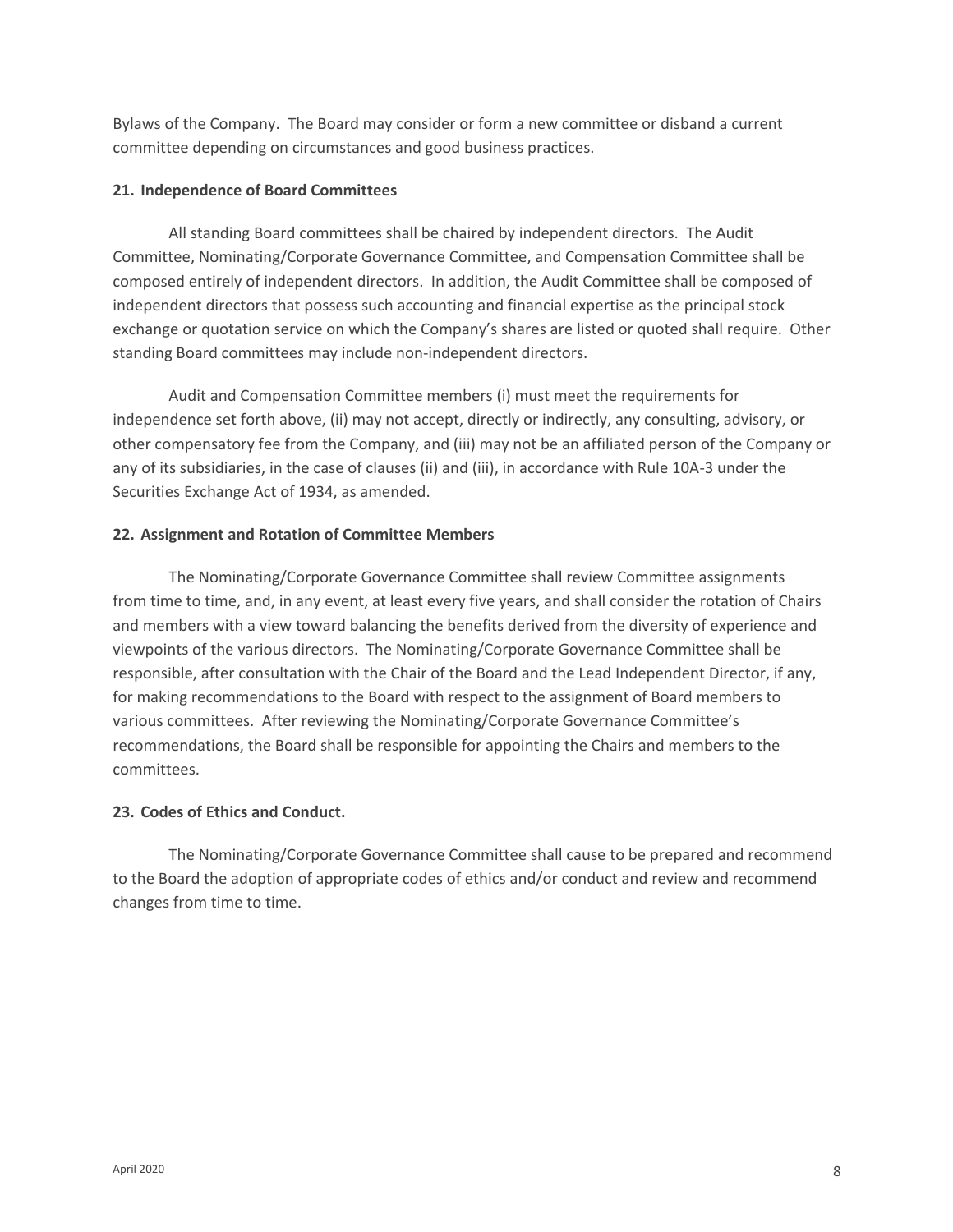#### **ANNEX A**

#### **Director Independence Standards**

Nasdaq requires that the board of directors (the "Board") of Illumina, Inc. (the "Company") make an affirmative determination as to which directors are independent. This determination must be made for existing directors and for new directors prior to their joining the board of directors. For purposes of this Board determination, the Nasdaq rules define "independent director" as a person other than a Section 16 reporting officer (an "executive officer") or employee of the Company or its subsidiaries or any other individual having a relationship that, in the opinion of the Board, would interfere with the exercise of independent judgment in carrying out the responsibilities of a director.

The Company has adopted the following categorical standards to aid the Board in determining director independence under the subjective test:

#### **Disqualifying Relationships**

Generally a director will be ineligible to be determined to be independent if he or she has a relationship described below at the time of such determination:

- A director is, or at any time during the past three years was, employed by the Company or by any parent or subsidiary of the Company;
- A director accepted or has a family member who accepted any compensation from the Company in excess of \$120,000 during any period of 12 consecutive months within the three years preceding the determination of independence, other than compensation for board or board committee service; compensation paid to a family member who is an employee (but not an executive officer) of the Company or subsidiary of the Company; or benefits under a tax-qualified retirement plan, or non-discretionary compensation;
- A director is a family member of an individual who is, or at any time during the past three years was, employed by the Company as an executive officer;
- A director is, or has a family member who is, a partner in, or a controlling shareholder or an executive officer of, any organization to which the Company made, or from which the Company received, payments for property or service in the current or any of the past three fiscal years that exceed 5% of the recipient's consolidated gross revenues for that year, or \$200,000, whichever is more, other than payments arising solely from investments in the Company's securities or payments under non-discretionary charitable contribution matching programs;
- A director is, or has a family member who is, employed as an executive officer of another entity where at any time during the past three years any of the executive officers of the Company serve on the compensation committee of such other entity; or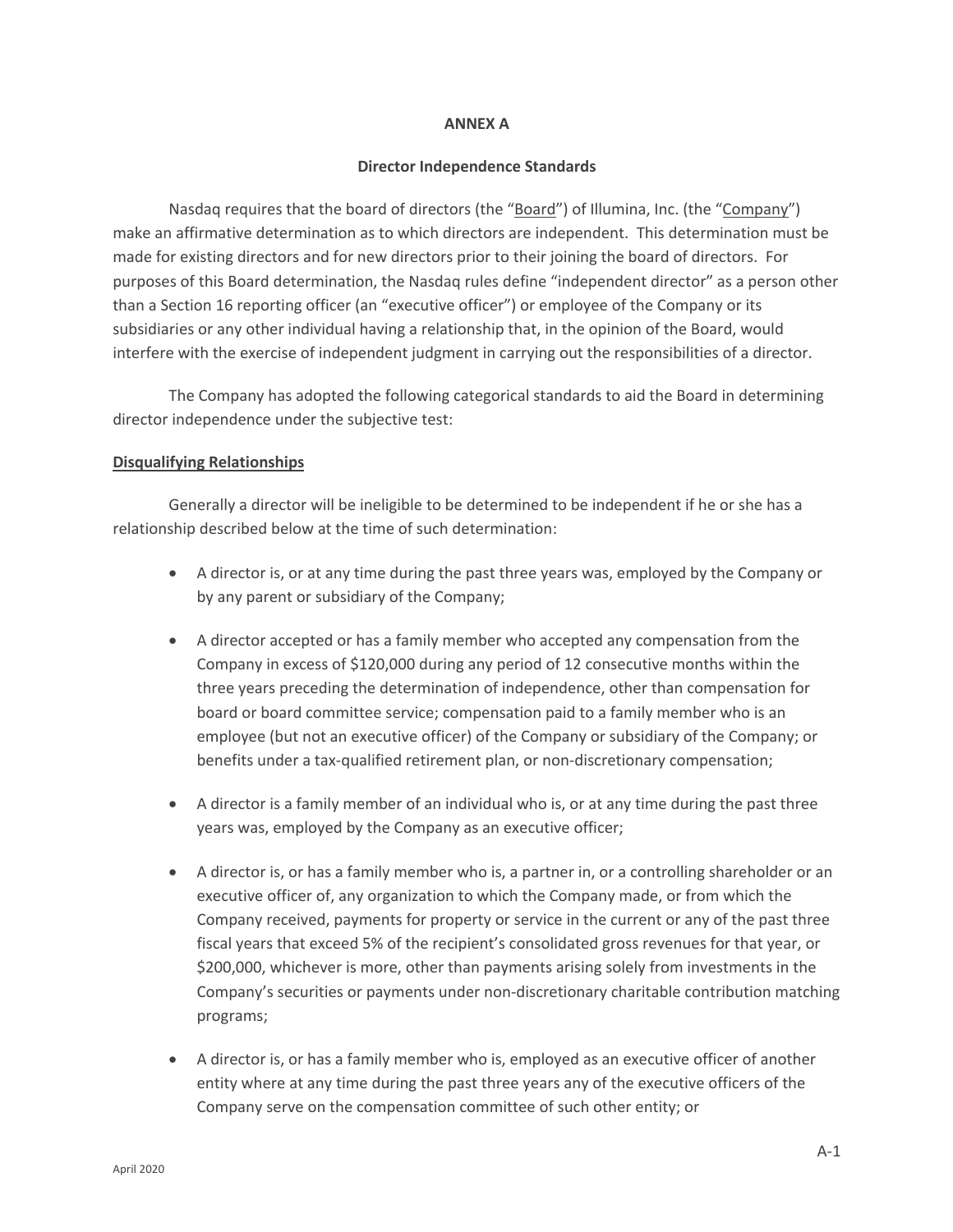• A director is, or has a family member who is, a current partner of the Company's outside auditor, or was a partner or employee of the Company's outside auditor who worked on the Company's audit at any time during the past three years.

For purposes of these independence standards, a "family member" means a person's spouse, parents, children and siblings, whether by blood, marriage or adoption, or anyone residing in such person's home.

# **Immaterial Relationships**

The following relationships will be considered immaterial for purposes of the Board's independence determinations unless they otherwise conflict with the listing standards of the Nasdaq, the rules and regulations of the Securities and Exchange Commission, or any other legal or regulatory restrictions applicable to the Company at the time:

- A relationship arising solely from the Board member's position as a director, trustee, or similar position of another company that is a party to a transaction with the Company and the Board member is not involved in the negotiations of the terms of the transaction and does not receive any special benefits as the result of the transaction;
- A relationship arising solely from the Board member's (or his or her family member's) position as an executive officer or employee of another company or similar entity that is a party to a transaction with the Company where
	- $\circ$  the Board member, and his or her family members, own in the aggregate less than five percent of the equity or similar ownership interest in such company or entity,
	- o the Board member (and his or her family members) is not involved in the negotiations of the terms of the transaction and does not receive any special benefits as the result of the transaction, and
	- $\circ$  the amount involved in the transaction does not exceed the greater of \$1 million or one percent of such other company's consolidated gross revenues;
- A relationship arising solely from the Board member's (or his or her family members) position as an officer, director, trustee, or similar position of a charitable or educational organization or similar entity that receives donations from the Company (excluding Company matches of charitable contributions made by employees or directors under the any matching gift program) where
	- o the Board member (and his or her family members) is not involved in the negotiations of the terms of the donations and does not receive any special benefits as the result of the donations, and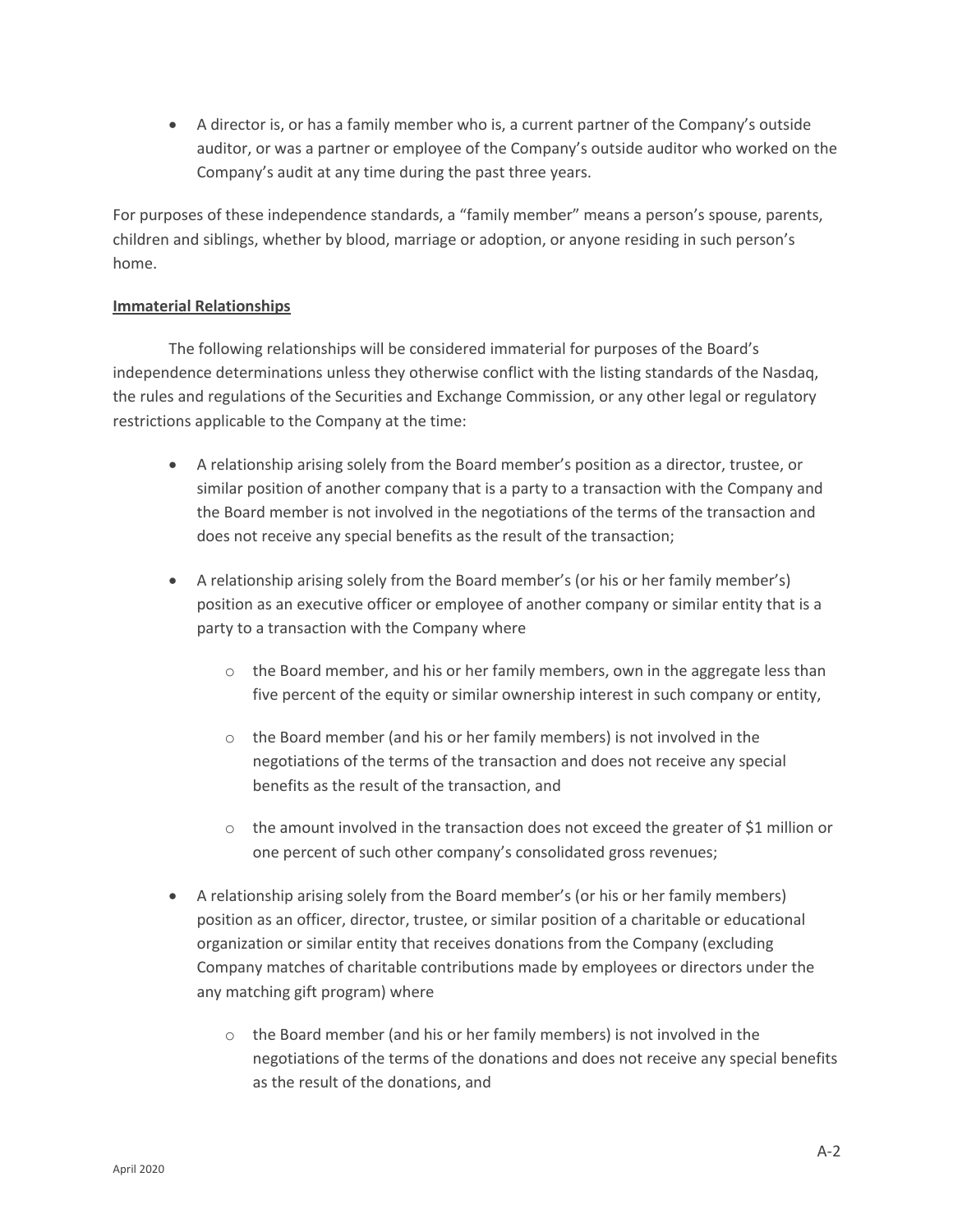- $\circ$  the amount of the donations does not exceed the greater of \$1 million or one percent of the organization's consolidated annual gross revenues;
- A relationship arising solely from the direct or indirect ownership by the Board member, and his or her family members, in the aggregate, of less than five percent of the equity or similar ownership interest in a company or similar entity that is a party to a transaction with the Company where the Board member (and his or her family members) is not involved in the negotiations of the terms of the transaction and does not receive any special benefits as the result of the transaction;
- A relationship arising solely from a transaction where the rates or charges involved in the transaction are determined by competitive bids;
- A relationship arising solely from the rendering of services as a common carrier or public utility at rates or charges fixed in conformity with law or governmental regulations;
- A relationship arising solely from membership in the same professional association, social, fraternal or religious organization or club as an executive officer of the Company;
- A relationship arising solely from service as an executive officer of a company that also uses the Company's independent registered public accountants; and
- A relationship that involves services as a bank depository of funds, transfer agent, registrar, trustee under a trust indenture or similar services.

All relationships that are deemed immaterial pursuant to this section will be reported to the Chair of the Nominating/Corporate Governance Committee annually for information purposes only.

# **Determination of Independence**

The Board will make annual assessments regarding director independence in accordance with the listing standards of the Nasdaq and the standards discussed above. In making such assessments, the Board will examine the independence of each of its members once per year, and more frequently when there are changed circumstances that may affect a Board member's independence. If a Board member has one or more relationships covered by Section I above, or the Board member otherwise does not meet the objective listing standards of the Nasdaq, then that Board member will not be independent.

If a Board member only has immaterial relationships as described above, then the Board will presume that director to be independent under these guidelines and the Nasdaq listing standards, unless the Board determines based on other facts and circumstances that the director is not independent. If a Board member has one or more relationships that are not described above, then the independent Board members may consider those relationships in determining whether they otherwise affect his or her independence under Nasdaq listing standards. Regardless of other circumstances, a